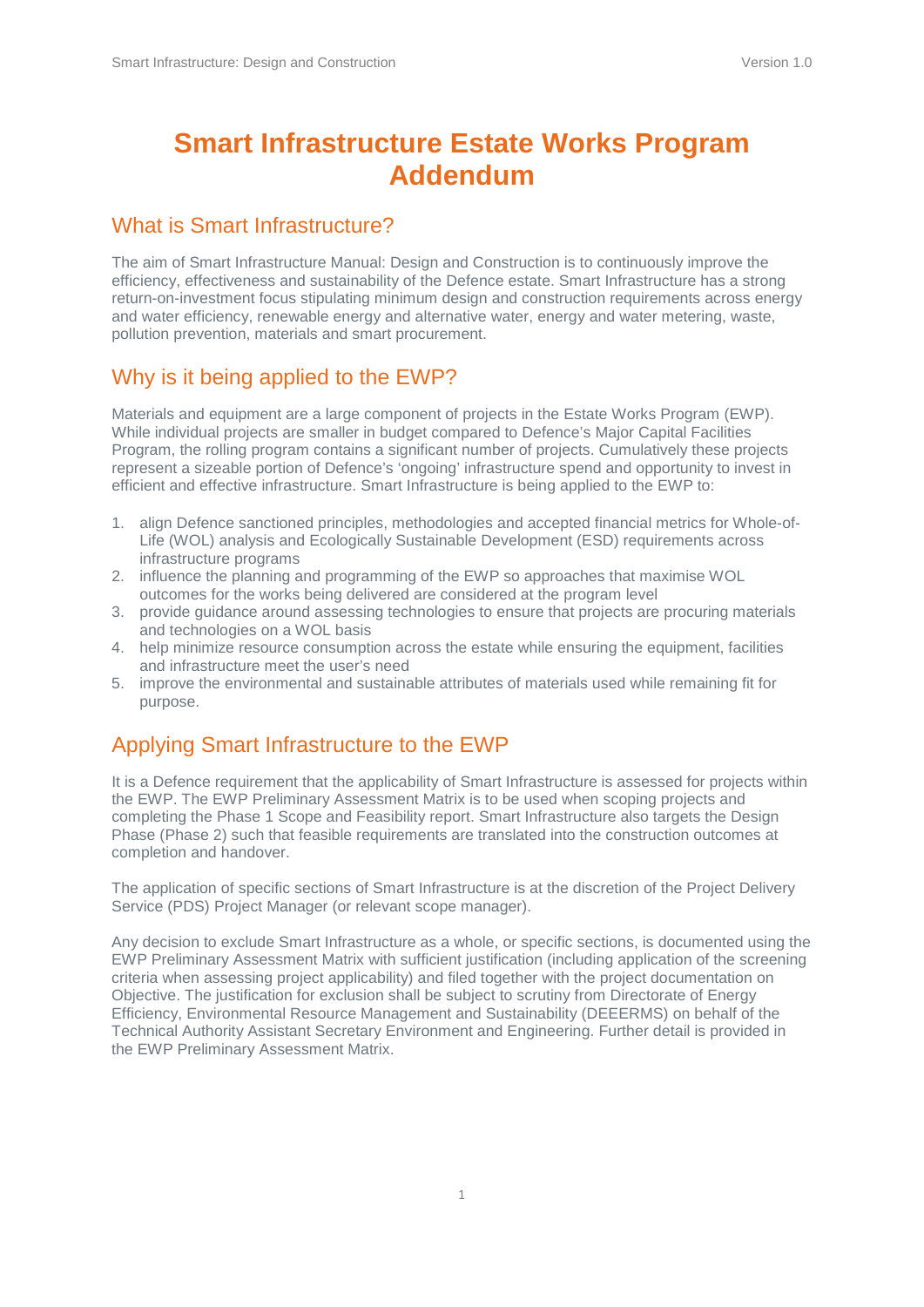#### WOL Assessment

The WOL assessment methodology and principles contained in Smart Infrastructure apply to activities undertaken by the National Program Services (NPS) (e.g. packaging work) and the PDS (e.g. defining project scope and design). Effective utility rates for major sites across the estate have been made available on the Defence Estate Quality Management System (DEQMS) [intranet](http://intranet.defence.gov.au/estatemanagement/governance/Policy/SmartInfrastructure/Docs/20150626%20Utility%20Rates%20for%20business%20case%20and%20WOL%20Assessment%20v1%200.pdf) or can be provided on request by DEEERMS via [Smart.Infrastructure@defence.gov.au](mailto:Smart.Infrastructure@defence.gov.au) . These rates are updated and uploaded to DEQMS in November each year.

#### Documentation and Reporting

The documentation and reporting requirements specific to the Estate Works Program are:

#### *Project level documentation*

The applicability of Smart Infrastructure is assessed and documented using the EWP Preliminary Assessment Matrix during Phase 1 Scope and Feasibility. The EWP Preliminary Assessment Matrix is in two parts:

- 1. Project Screening all projects (or groups of projects) complete this assessment
- 2. Assessment Matrix completed **only** for projects applying Smart Infrastructure.

Any projects where an Assessment Matrix and/or Project Screening has been completed is captured centrally for reporting (refer below).

Documents are filed with the relevant project documentation allowing DEEERMS to monitor the application of Smart Infrastructure, retrospectively in an audit capacity across priority EWP projects.

The Smart Infrastructure Manual Checklist is not a reporting requirement for EWP projects. No Smart Infrastructure related reporting elements during construction or post completion are required at this point in time.

#### *Program level reporting*

The application of Smart Infrastructure across the EWP is reported by NPS to DEWPO and DEEERMS six-monthly (end of January and July respectively). This reporting captures the number of projects that are applying relevant sections of Smart Infrastructure (as a proportional of total projects), as assessed and documented using the Assessment Matrix and/or Project Screening during Phase 1 Scope and Feasibility. PDS will consider including proven examples of innovation / continuous improvement based on the Smart Infrastructure outcomes in their annual Business Improvement Plans. DEWPO will provide these Plans to DEEERMS annually.

#### Energy and Water Metering

If project scope includes the installation of energy/water meters or a BMS then the PDS Project Manager is to make sure the project considers the thresholds in the National Sub-meter Program requirements to determine whether connection to the RDMS is required. Meters and monitoring systems shall be procured in accordance with the relevant hardware and connection specifications available on [DEQMS.](http://www.defence.gov.au/estatemanagement/Governance/Policy/Environment/EnergyEfficiency/NSP.asp) Any new or replacement meters being connected to the RDMS need to have a New Meter Form and Meter Hierarchy submitted to the RDMS Program Manager. Further information is available on [DEQMS.](http://www.defence.gov.au/estatemanagement/Governance/Policy/Environment/EnergyEfficiency/NSP.asp)